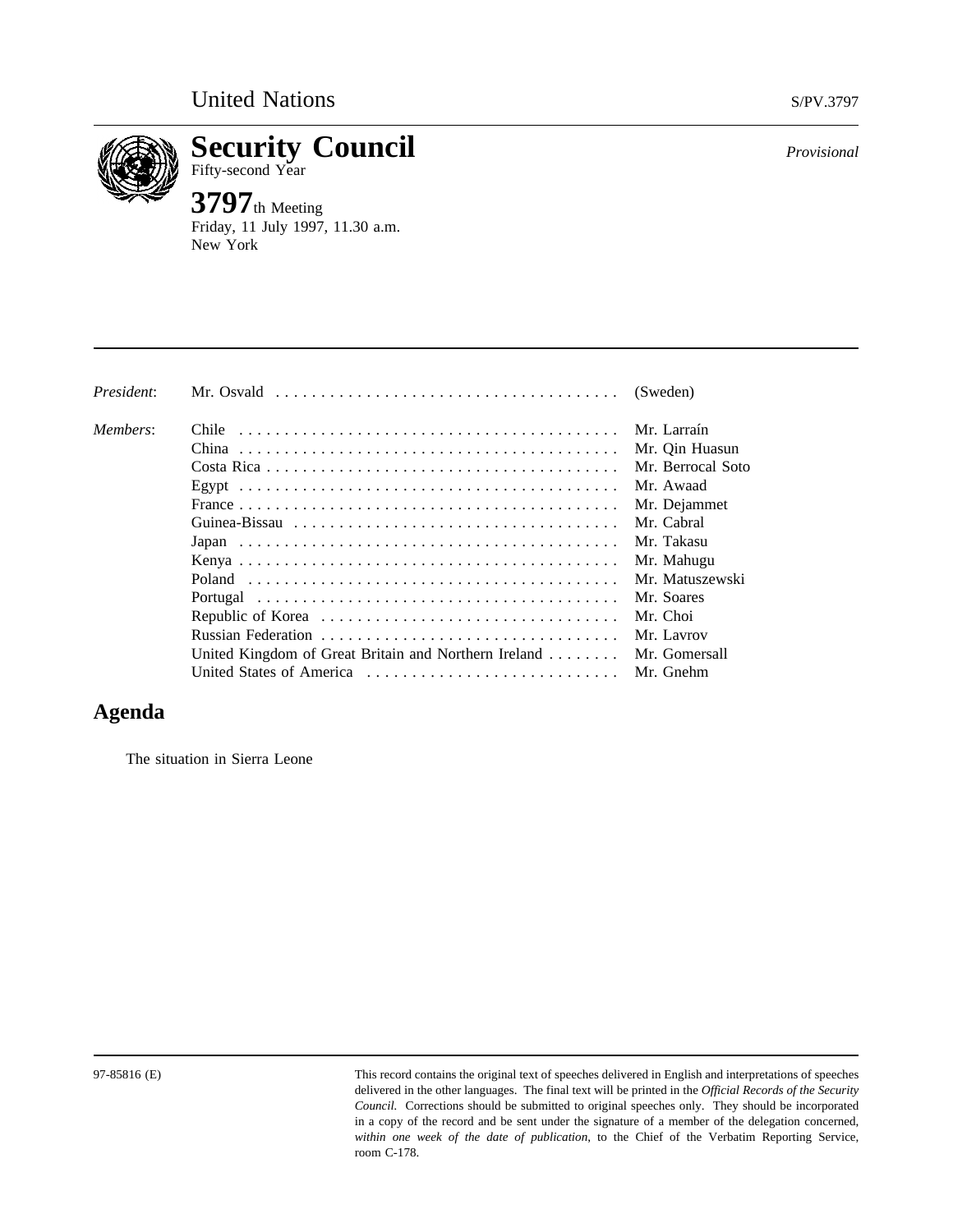*The meeting was called to order at 12.30 p.m.*

## **Adoption of the agenda**

*The agenda was adopted.*

## **The situation in Sierra Leone**

**The President:** I should like to inform the Council that I have received letters from the representatives of Côte d'Ivoire, Ghana, Guinea, Nigeria, Sierra Leone and Zimbabwe, in which they request to be invited to participate in the discussion of the item on the Council's agenda. In accordance with the usual practice, I propose, with the consent of the Council, to invite those representatives to participate in the discussion, without the right to vote, in accordance with the relevant provisions of the Charter and rule 37 of the Council's provisional rules of procedure.

There being no objection, it is so decided.

**The President**: On behalf of the Council, I welcome the Ministers for Foreign Affairs of Nigeria, Côte d'Ivoire and Guinea and the Deputy Foreign Minister of Ghana.

*At the invitation of the President, Chief Ikimi (Nigeria) and Mr. Jonah (Sierra Leone) took seats at the Council table; Mr. Essy (Côte d'Ivoire), Mr. Camara (Guinea), Mr. Gbeho (Ghana) and Mr. Mapuranga (Zimbabwe), took the seats reserved for them at the side of the Council Chamber.*

**The President**: I should like to inform the Council that I have received a letter dated 10 July 1997 from the Permanent Representative of Kenya to the United Nations which reads as follows:

"I have the honour to request that you invite the Permanent Observer for the Organization of African Unity to the United Nations at the formal meeting of the Security Council on 11 July 1997 to make a statement on the item 'The situation in Sierra Leone' under rule 39 of the Council's provisional rules of procedure."

That letter will be published as a document of the Security Council under the symbol S/1997/536.

If I hear no objection, I shall take it that the Council agrees to extend an invitation under rule 39 to Mr. Sy.

There being no objection, it is so decided.

The Security Council will now begin its consideration of the item on its agenda. The Council is meeting in response to the request contained in a letter dated 9 July 1997 from the Permanent Representative of Nigeria to the United Nations addressed to the President of the Security Council, document S/1997/531.

I should like to draw attention to document S/1997/499, which contains the text of the letter dated 27 June 1997 from the Permanent Representative of Nigeria to the United Nations addressed to the President of the Security Council, transmitting the text of the final communiqué issued at the end of the meeting of the Foreign Ministers of the Economic Community of West African States (ECOWAS) on the situation in Sierra Leone, which was held at Conakry, Guinea, on 26 June 1997.

The first speaker inscribed on my list is the Minister for Foreign Affairs of Nigeria, on whom I now call.

**Chief Ikimi** (Nigeria): On behalf of the Economic Community of West African States (ECOWAS) ministerial Committee of Four, I wish to convey to you, Mr. President, our congratulations and best wishes as you carry out the functions of President during the month of July. Let me also avail myself of the opportunity to extend our courtesies to Ambassador Lavrov of the Russian Federation for his stewardship during the month of June.

The present crisis in Sierra Leone, which has been brought about by the seizure of power on 25 May 1997 by a section of the Sierra Leonean military, portends grave consequences for peace and stability in Sierra Leone and for the political process and constitutionality in governance in that country. The countries of the subregion are particularly horrified by the sheer venom of the operation, the mindless waste of human life, the disruption of civil society and the sustained destruction of infrastructure and property.

Just as we undertook an initiative in crisis management and conflict resolution in Liberia, the countries of the subregion have once again risen to the challenge of serving the cause of peace and security in the neighbouring country of Sierra Leone.

The presence here in this esteemed Council of four Foreign Ministers — from Nigeria, Guinea, Côte d'Ivoire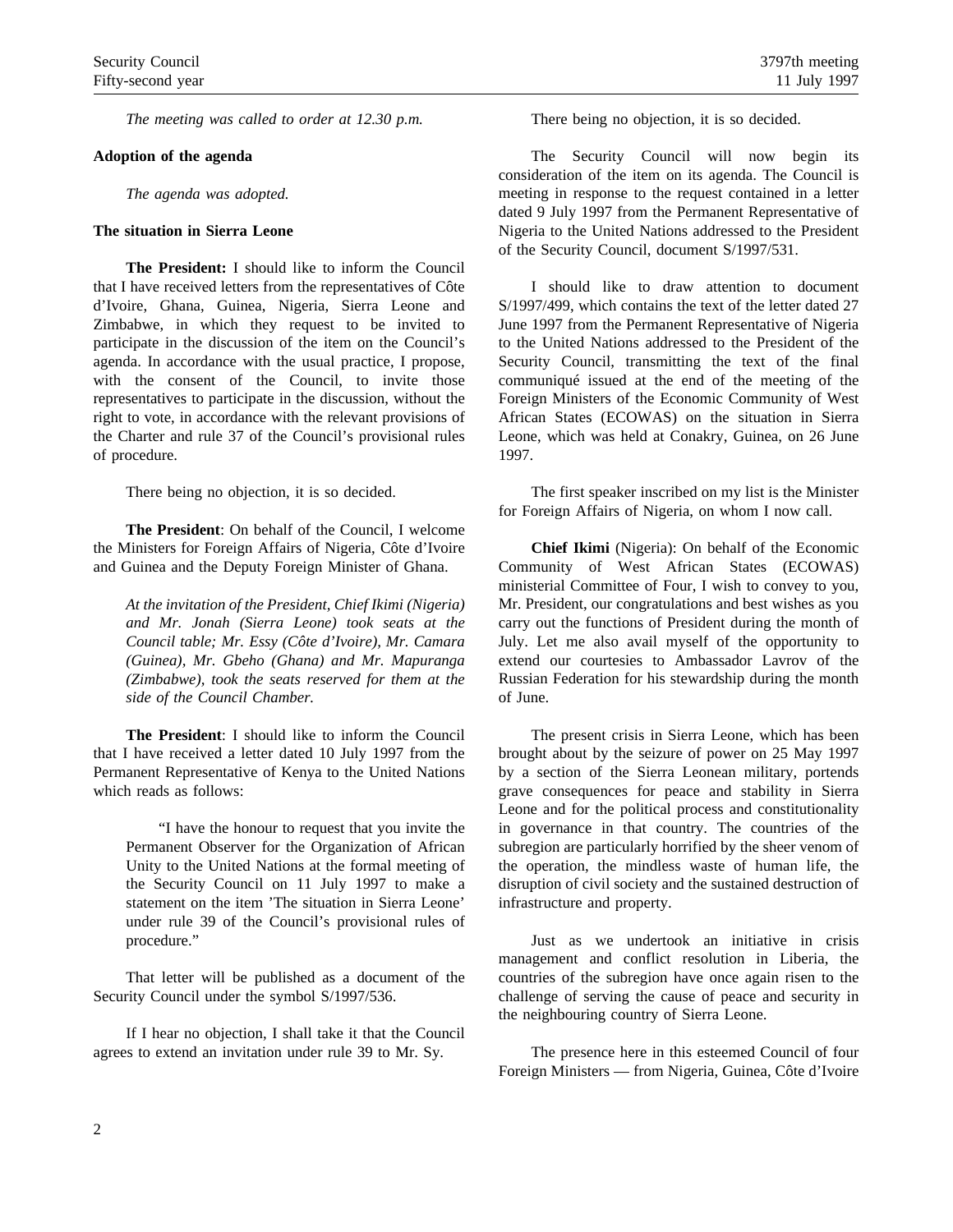and Ghana — together with the representatives of the secretariats of ECOWAS and the Organization of African Unity (OAU) underscores the extent of the subregional concern over developments in Sierra Leone and the need for the international community to come to grips with the situation in that country and concert its efforts with those of the countries of the subregion in order to bring the crisis to a peaceful resolution.

The *coup d'état* of 25 May 1997 in Sierra Leone was tragic in nature and in consequence. Upon seizing power, the people involved in the *coup* broke into the prisons and threw open the gates, letting out all sorts of criminals and convicts. Simultaneously, the rebellious Revolutionary United Front (RUF) members were invited into Freetown. The looting of property, murder and rape became the order of the day. Freetown and its environs were vandalized. The situation became even more disturbing as national institutions, including the Central Bank of that country, were looted and burnt down. One wondered what purpose was intended by people who wished to change a Government and yet undertook to destroy vital national assets and attack their own civil population. Many have therefore felt that the conclusions were self-evident; the people involved in the *coup* never had the interests of their country at heart.

The developments in Sierra Leone, not surprisingly, give cause for our immediate concern. Sierra Leone, as members of the Council are all aware, shares vast borders with Liberia and Guinea. Liberia, for no less than seven years, has engaged the attention of our subregion as a country torn apart by inter-factional conflict. Only recently, thanks to the sustained and collective efforts of the member States of ECOWAS, life has begun to return to normalcy in that country as we implement the final phase of the peace process — namely, the conduct of elections. It is important, therefore, that the situation in Sierra Leone be carefully managed so that the progress so far achieved in Liberia is not reversed.

The Republic of Guinea is now subject to the threat of destabilization from a number of sources. As a country bordering Liberia, it has received a considerable number of refugees from that country. At present, as the situation in Sierra Leone deteriorates, Guinea has also been burdened by a new wave of Sierra Leonean refugees. These circumstances have overstretched the economy of Guinea and posed great difficulties to the political and social stability of the nation.

I might add that the effects of refugees from Sierra Leone and Liberia go beyond the confines of neighbouring countries. They are felt all over the subregion, in particular, in countries such as Ghana, Nigeria, Côte d'Ivoire and the Gambia, as well as in several others where sizable numbers of refugees now exist.

For over seven years we have worked relentlessly hard to resolve the Liberian crisis. We have a responsibility to ensure that the situation in Sierra Leone, which could bring us to the path of another major engagement, as we witnessed in Liberia, is nipped in the bud.

We are encouraged so far by the universal condemnation that has attended the tragic incident in Sierra Leone. The Organization of African Unity (OAU), at its thirty-third summit in Harare, strongly condemned the *coup*, endorsed the action taken by ECOWAS to reverse the situation and called upon the international community not to accord recognition to the regime. This action by the leaders of Africa is indeed significant, as this is one issue on which the entire continent has been solid and unanimous at the highest level.

Similarly, the Secretary-General of the United Nations, who was himself at the summit, added his voice to the OAU condemnation and called for the restoration of legitimate authority in that country. The position of the Secretary-General was subsequently reinforced by a presidential statement of the Security Council.

Meanwhile, since the *coup* in Sierra Leone, the Chairman of ECOWAS had undertaken consultations with his brother Heads of State in the subregion, as to how best to address the situation. Following these consultations, a one-day ministerial meeting of the ECOWAS Foreign Ministers was held in Conakry, Guinea on 26 June 1997. The sixteen member States of ECOWAS were invited to the meeting, which was also attended by the Secretary-General of the OAU, the Acting Executive Secretary of ECOWAS and the ECOWAS Monitoring Group (ECOMOG) Force Commander.

At that meeting were taken far-reaching decisions which have since been conveyed to the Council and are now contained in Security Council document S/1997/499. The key elements of the communiqué are in three parts. The first consists of the objectives, which are the early reinstatement of the legitimate Government of President Ahmad Tejan Kabbah, the return of peace and security to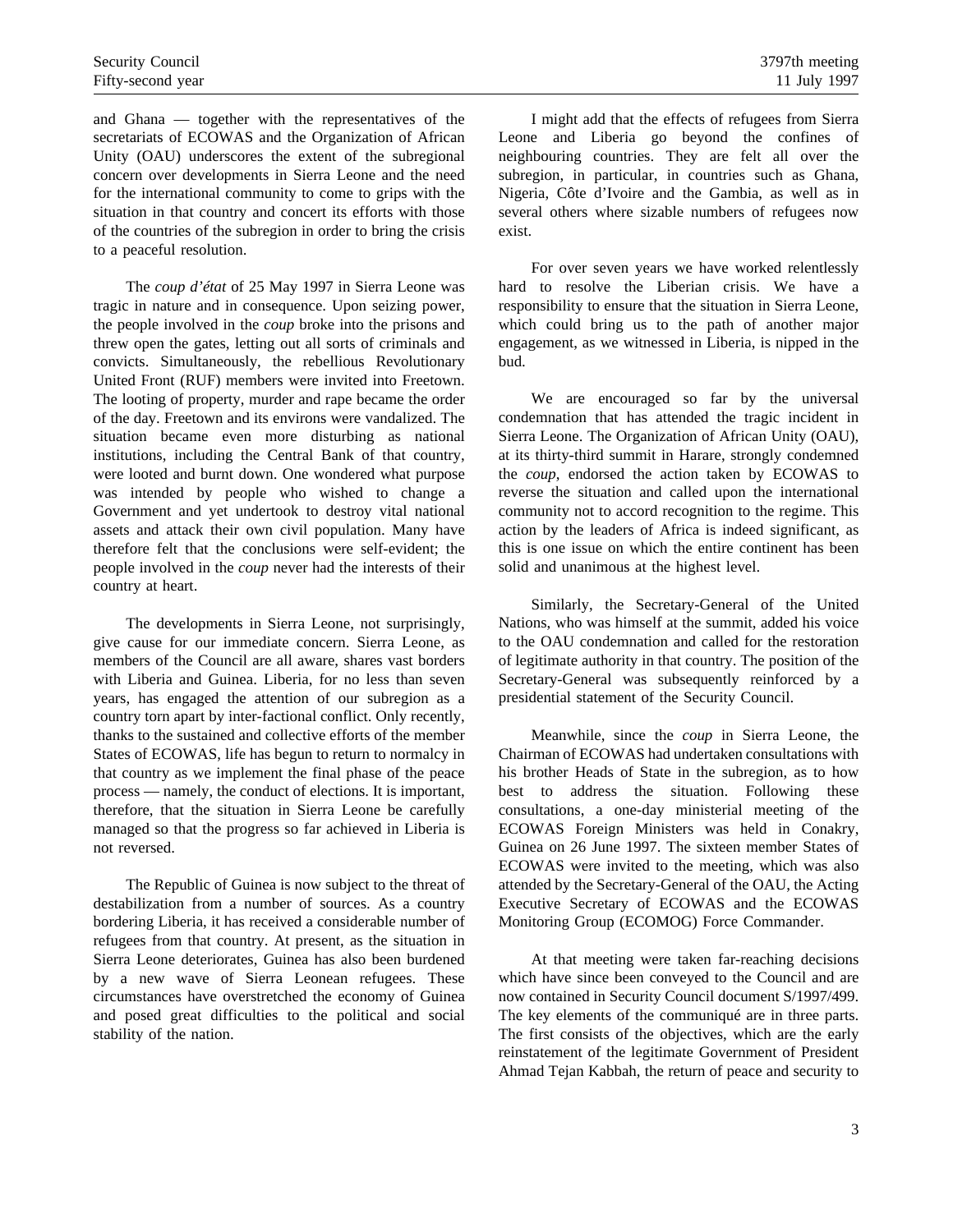Sierra Leone and the resolution of the issues of refugees and displaced persons.

The second consists of the means of achieving these objectives. In considering the means of achieving the ECOWAS objectives in Sierra Leone, the Ministers for Foreign Affairs reaffirmed the decision made in Harare by the Heads of State and Government at the thirty-third summit meeting of the OAU on the situation in Sierra Leone and on the support of ECOWAS for the Abidjan Peace Agreement, signed on 30 November 1996. Furthermore, they stressed that no country should grant recognition to the regime that emerged following the 25 May 1997 *coup d'état*. Accordingly, they pledged to work towards the reinstatement of the legitimate Government of Sierra Leone by a combination of three measures: first, dialogue; secondly, the imposition of sanctions and embargo; and, thirdly, the use of force.

In the course of the deliberations, concern was expressed by delegations about the use of force as a means of resolving the present crisis in Sierra Leone. However, it was recognized that the other two options, including negotiations and sanctions cum blockade, could not be achieved without the use of some military force. For example, if ECOWAS were to mount a credible sanctions regime against the illegal authorities in Sierra Leone, the air, land and sea borders of Sierra Leone would have to be militarily blocked while negotiations would be enhanced by a show of force and a sustained military build-up in the area. The Foreign Ministers therefore considered that all three measures would require consultations at the highest level among ECOWAS countries. They have therefore suggested that the ECOWAS Chairman should initiate these consultations.

Due note was taken of the fact that some of our countries have civilian and ECOMOG personnel on the ground in Sierra Leone. There was concern that some of these persons could be in danger as a result of the present circumstances in Sierra Leone. The Foreign Ministers deplored the bloodletting and other human losses that occurred during the 25 May 1997 *coup d'état* and that are reported to be still happening in Sierra Leone. They therefore decided to issue a strong warning to the illegal regime in Sierra Leone against all acts of atrocities against Sierra Leonean citizens, foreign nationals living in Sierra Leone and ECOMOG personnel.

Last is the mechanism for implementing these decisions. The Foreign Ministers established a Committee to ensure the implementation of the recommendations of the meeting in Conakry. Four countries were unanimously elected — namely, Nigeria, Guinea, Côte d'Ivoire and Ghana. They are to be joined by the representatives of the OAU and ECOWAS secretariats to form a ministerial Committee.

The Foreign Ministers decided that at the end of their meeting a report should be presented to President Lansana Conte and, subsequently, to His Excellency General Sani Abacha, Chairman of ECOWAS. A presentation was made to the President of Guinea at the conclusion of the meeting. The President endorsed the report in its entirety and was of the view that the illegal regime in Sierra Leone should be removed from office immediately.

At the request of the Foreign Ministers, the President of Guinea, His Excellency General Lansana Conte, gave permission to the Ministers to pay a courtesy call on President Ahmad Tejan Kabbah, who is at present in Conakry. The Ministers, as a body, called on President Kabbah, who was presented with the highlights of their discussions. President Kabbah expressed his appreciation to the ECOWAS leaders and to the Ministers for the efforts they were making to find a solution to the Sierra Leonean crisis. He endorsed the conclusions reached by the Ministers and affirmed that though they had not achieved 100 per cent of what he had personally anticipated, they had attained not less than 75 per cent.

The ministerial Committee of Four was entrusted with the task of monitoring developments in Sierra Leone as well as the implementation of the measures adopted, with a view to achieving the above-mentioned objectives. The Committee was given two weeks to return to the Chairman of ECOWAS and brief him on the outcome of their efforts.

Last Saturday, 5 July 1997, the ministerial Committee of Four, including representatives of the OAU and ECOWAS, presented its report to the Chairman of ECOWAS on the outcome of the meeting in Conakry. The Chairman has since endorsed these recommendations and mandated the Committee with the necessary steps outlined in the ECOWAS plan. We were further mandated to report back to him within two weeks on the outcome of our efforts. In this regard, he also directed the Committee to brief the Secretary-General of the United Nations and the Security Council on the situation in Sierra Leone in order to obtain support and encouragement.